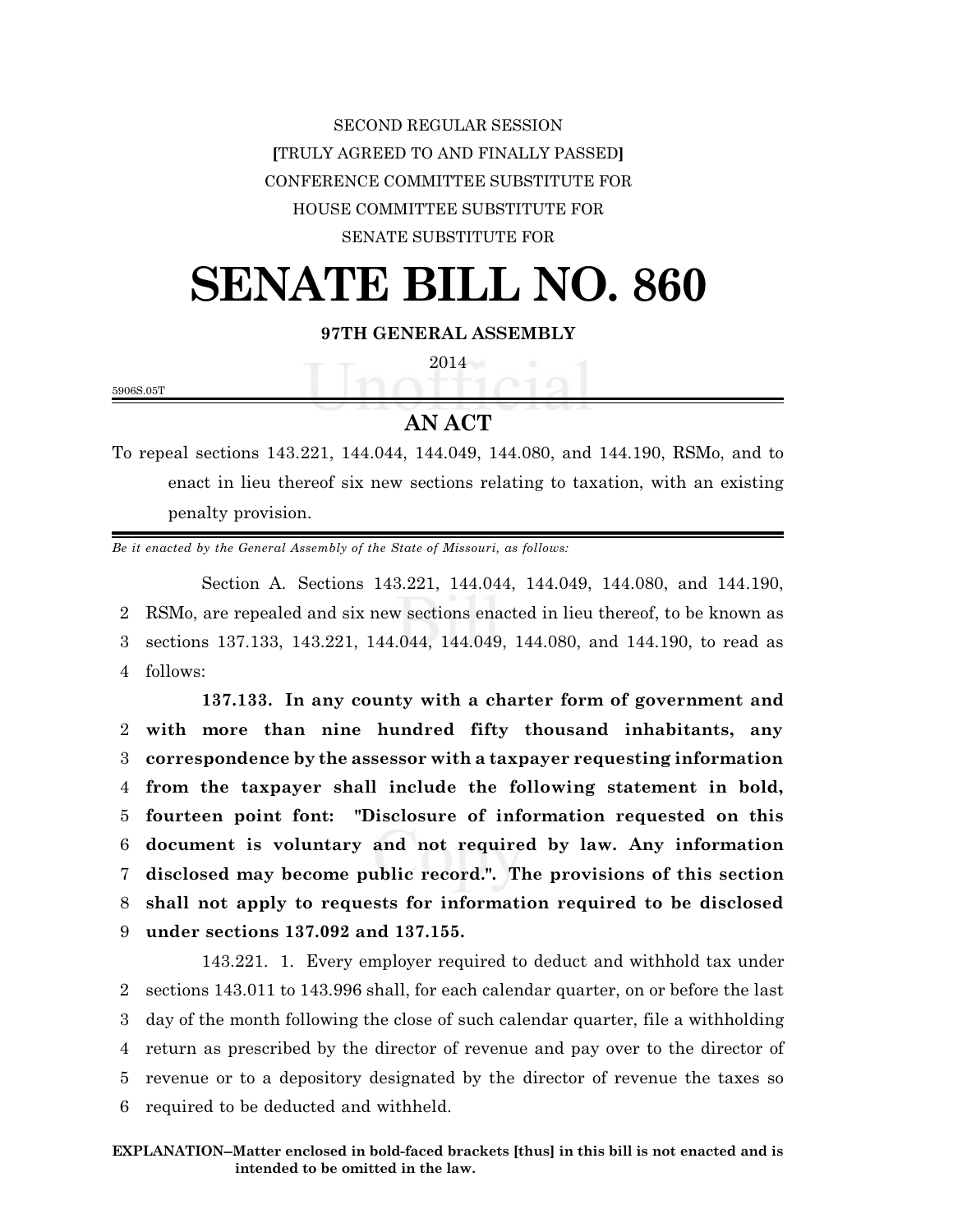2. Where the aggregate amount required to be deducted and withheld by any employer exceeds fifty dollars for at least two of the preceding twelve months, the director, by regulation, may require a monthly return. The due dates of the monthly return and the monthly payment or deposit for the first two months of each quarter shall be by the fifteenth day of the succeeding month. The due dates of the monthly return and the monthly payment or deposit for the last month of each quarter shall be by the last day of the succeeding month. The director may increase the amount required for making a monthly employer withholding payment and return to more than fifty dollars or decrease such required amount, however, the decreased amount shall not be less than fifty dollars.

 3. Where the aggregate amount required to be deducted and withheld by any employer is less than **[**twenty**] one hundred** dollars in each of the four preceding quarters, **and to the extent the employer does not meet the requirements in subsection 1 or 2 of this section for filing a withholding return on a quarterly or monthly basis,** the employer shall file a withholding return for a calendar year. The director, by regulation, may also allow other employers to file annual returns. The return shall be filed and the taxes if any paid on or before January thirty-first of the succeeding year. The director may increase the amount required for making an annual employer withholding payment and return to more than **[**twenty**] one hundred** dollars or decrease such required amount, however, the decreased amount shall not be less than **[**twenty**] one hundred** dollars.

 4. If the director of revenue finds that the collection of taxes required to be deducted and withheld by an employer may be jeopardized by delay, he may require the employer to pay over the tax or make a return at any time. A lien outstanding with regard to any tax administered by the director shall be a sufficient basis for this action.

144.044. 1. As used in this section, the following terms mean:

 (1) "Sale of a modular unit", a transfer of a modular unit as defined in section 700.010;

 (2) "Sale of a new manufactured home", a transfer of a manufactured home, as defined in section 700.010, which involves the delivery of the document known as the manufacturer's statement of origin to a person other than a manufactured home dealer, as dealer is defined in section 700.010, for purposes of allowing such person to obtain a title to the manufactured home from the department of revenue of this state or the appropriate agency or officer of any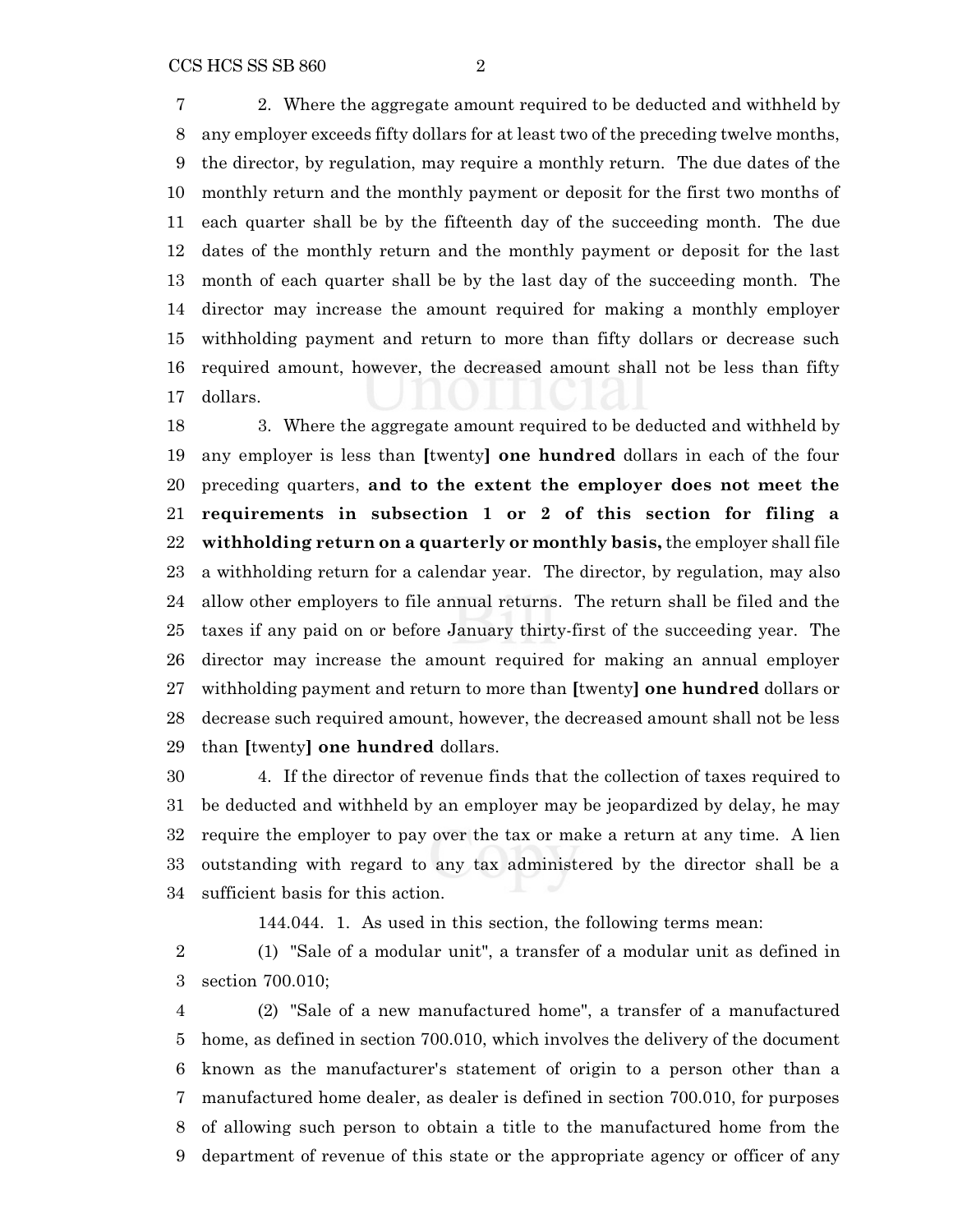other state**;**

 **(3) "Sale of a used manufactured home", any subsequent sale of a manufactured home as defined in section 700.010, which does not qualify as "new" as defined in subdivision (9) of section 700.010**.

14 2. In the event of the sale of a new manufactured home, forty percent of the purchase price, as defined in section 700.320, shall be considered the sale of a service and not the sale of tangible personal property. In addition to the exemptions granted under the provisions of section 144.030, the sale of services as defined in this section shall be specifically exempted from the provisions of sections 238.235 and 238.410, the local sales tax law as defined in section 32.085, sections 144.010 to 144.525 and 144.600 to **[**144.745**] 144.761**, and from the computation of the tax levied, assessed or payable under sections 238.235 and 238.410, the local sales tax law as defined in section 32.085, sections 144.010 to 144.525 and 144.600 to **[**144.745**] 144.761**, and section 238.235.

 3. In the event of the sale of a new modular unit, forty percent of the retail sale of the unit or forty percent of the manufacturer's sales price of the unit if the manufacturer makes a sale to a consumer that is not a retail sale, plus any carrier charge and freight charges shall be considered the sale of a service and sixty percent shall be the retail sale of tangible personal property. In addition to the exemptions granted under the provisions of section 144.030, the sale of services as defined in this section shall be specifically exempted from the provisions of sections 238.235 and 238.410, the local sales tax law as defined in section 32.085, sections 144.010 to 144.525 and 144.600 to **[**144.745**] 144.761**, and from the computation of the tax levied, assessed, or payable under sections 238.235 and 238.410, the local sales tax law as defined in section 32.085, sections 144.010 to 144.525 and 144.600 to **[**144.745**] 144.761**, and section 238.235.

 **4. In addition to the exemptions granted under the provisions of section 144.030, the sale of a used manufactured home as defined in this section shall be specifically exempted from the provisions of sections 238.235 and 238.410, the local sales tax law as defined in section 32.085, sections 144.010 to 144.525 and 144.600 to 144.761, and from the computation of the tax levied, assessed, or payable under sections 238.235 and 238.410, the local sales tax law as defined in section 32.085, sections 144.010 to 144.525 and 144.600 to 144.761, and section 238.235.**

144.049. 1. For purposes of this section, the following terms mean:

 (1) "Clothing", any article of wearing apparel, including footwear, intended to be worn on or about the human body. The term shall include but not be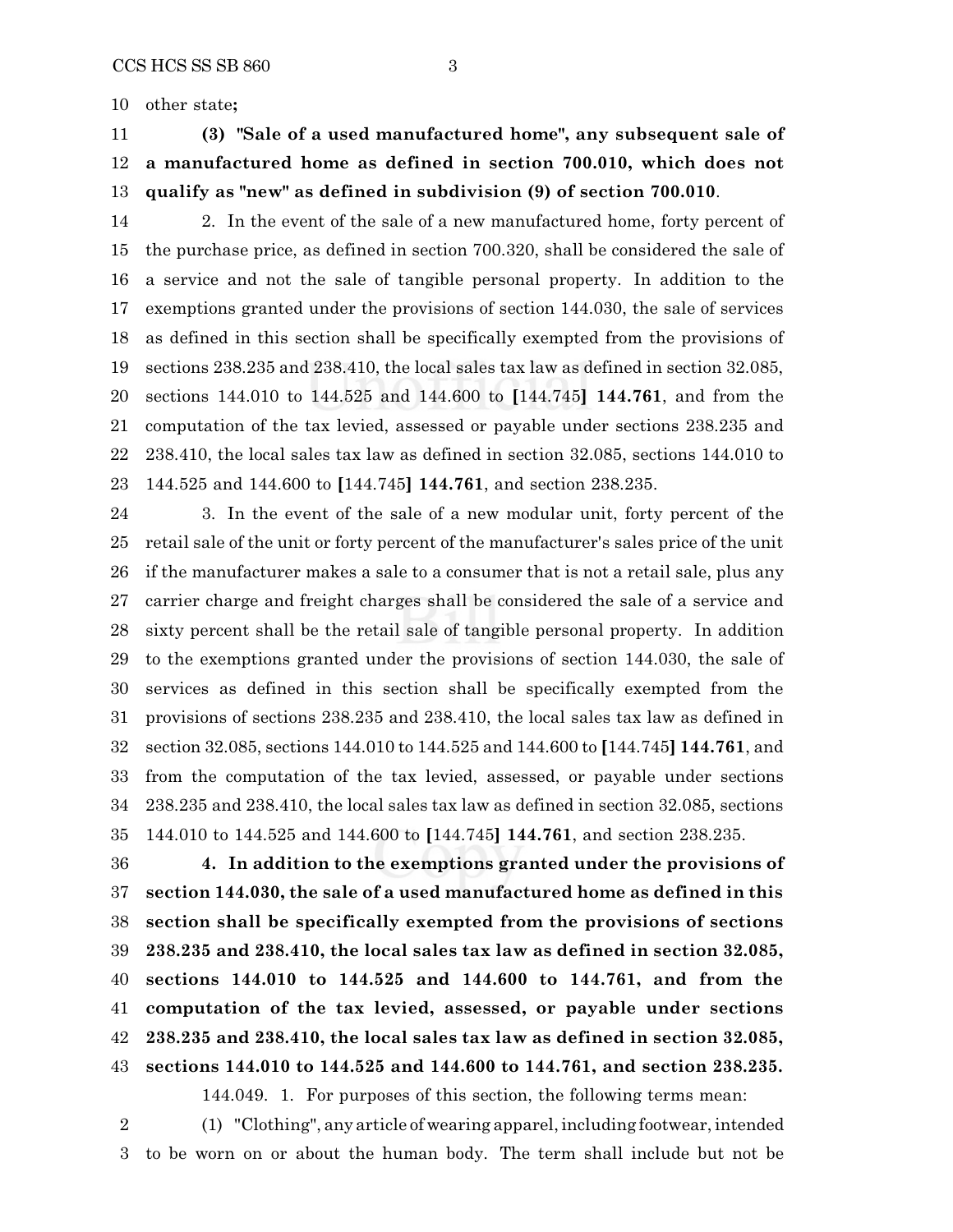limited to cloth and other material used to make school uniforms or other school clothing. Items normally sold in pairs shall not be separated to qualify for the

- exemption. The term shall not include watches, watchbands, jewelry, handbags,
- handkerchiefs, umbrellas, scarves, ties, headbands, or belt buckles; and
- (2) "Personal computers", a laptop, desktop, or tower computer system which consists of a central processing unit, random access memory, a storage drive, a display monitor, and a keyboard and devices designed for use in conjunction with a personal computer, such as a disk drive, memory module, compact disk drive, daughterboard, **[**digitalizer**] digitizer**, microphone, modem, motherboard, mouse, multimedia speaker, printer, scanner, single-user hardware, single-user operating system, soundcard, or video card;

 (3) "School supplies", any item normally used by students in a standard classroom for educational purposes, including but not limited to textbooks, notebooks, paper, writing instruments, crayons, art supplies, rulers, book bags, backpacks, handheld calculators, chalk, maps, and globes. The term shall not include watches, radios, CD players, headphones, sporting equipment, portable or desktop telephones, copiers or other office equipment, furniture, or fixtures. School supplies shall also include computer software having a taxable value of three hundred fifty dollars or less **and any graphing calculator having a taxable value of one hundred fifty dollars or less**.

 2. In each year beginning on or after January 1, 2005, there is hereby specifically exempted from state sales tax law all retail sales of any article of clothing having a taxable value of one hundred dollars or less, all retail sales of school supplies not to exceed fifty dollars per purchase, all computer software with a taxable value of three hundred fifty dollars or less, **all graphing calculators having a taxable value of one hundred fifty dollars or less,** and all retail sales of personal computers or computer peripheral devices not to exceed three thousand five hundred dollars, during a three-day period beginning at 12:01 a.m. on the first Friday in August and ending at midnight on the Sunday following.

 3. If the governing body of any political subdivision adopted an ordinance that applied to the 2004 sales tax holiday to prohibit the provisions of this section from allowing the sales tax holiday to apply to such political subdivision's local sales tax, then, notwithstanding any provision of a local ordinance to the contrary, the 2005 sales tax holiday shall not apply to such political subdivision's local sales tax. However, any such political subdivision may enact an ordinance to allow the 2005 sales tax holiday to apply to its local sales taxes. A political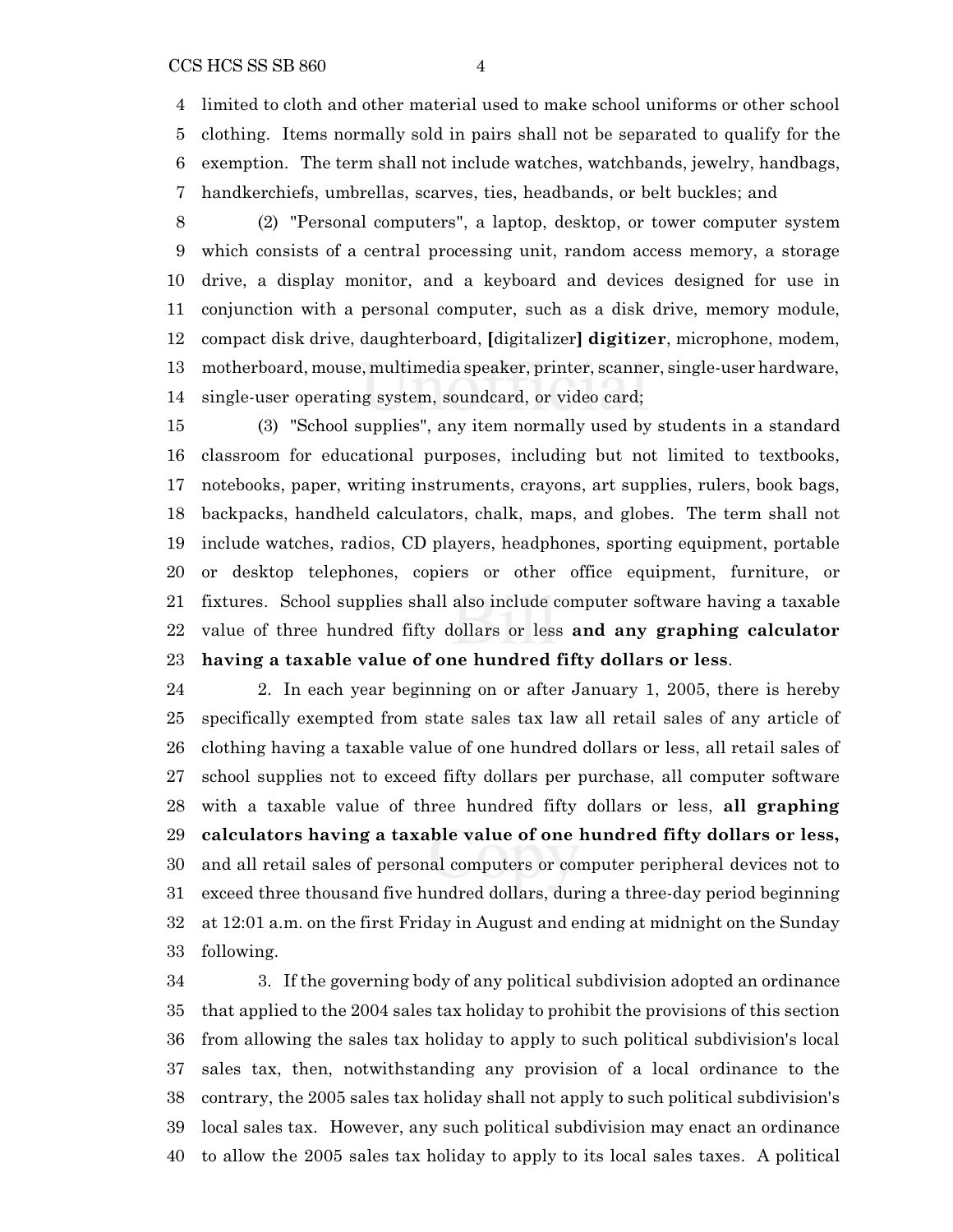subdivision must notify the department of revenue not less than forty-five calendar days prior to the beginning date of the sales tax holiday occurring in that year of any ordinance or order rescinding an ordinance or order to opt out. 4. This section shall not apply to any sales which take place within the

Missouri state fairgrounds.

5. This section applies to sales of items bought for personal use only.

 6. After the 2005 sales tax holiday, any political subdivision may, by adopting an ordinance or order, choose to prohibit future annual sales tax holidays from applying to its local sales tax. After opting out, the political subdivision may rescind the ordinance or order. The political subdivision must notify the department of revenue not less than forty-five calendar days prior to the beginning date of the sales tax holiday occurring in that year of any ordinance or order rescinding an ordinance or order to opt out.

 7. This section may not apply to any retailer when less than two percent of the retailer's merchandise offered for sale qualifies for the sales tax holiday. The retailer shall offer a sales tax refund in lieu of the sales tax holiday.

144.080. 1. Every person receiving any payment or consideration upon the sale of property or rendering of service, subject to the tax imposed by the provisions of sections 144.010 to 144.525, is exercising the taxable privilege of selling the property or rendering the service at retail and is subject to the tax levied in section 144.020. The person shall be responsible not only for the collection of the amount of the tax imposed on the sale or service to the extent possible under the provisions of section 144.285, but shall, on or before the last day of the month following each calendar quarterly period of three months, file a return with the director of revenue showing the person's gross receipts and the amount of tax levied in section 144.020 for the preceding quarter, and shall remit to the director of revenue, with the return, the taxes levied in section 144.020, except as provided in subsections 2 and 3 of this section. The director of revenue may promulgate rules or regulations changing the filing and payment requirements of sellers, but shall not require any seller to file and pay more frequently than required in this section.

 2. Where the aggregate amount levied and imposed upon a seller by section 144.020 is in excess of two hundred and fifty dollars for either the first or second month of a calendar quarter, the seller shall file a return and pay such aggregate amount for such months to the director of revenue by the twentieth day of the succeeding month.

3. Where the aggregate amount levied and imposed upon a seller by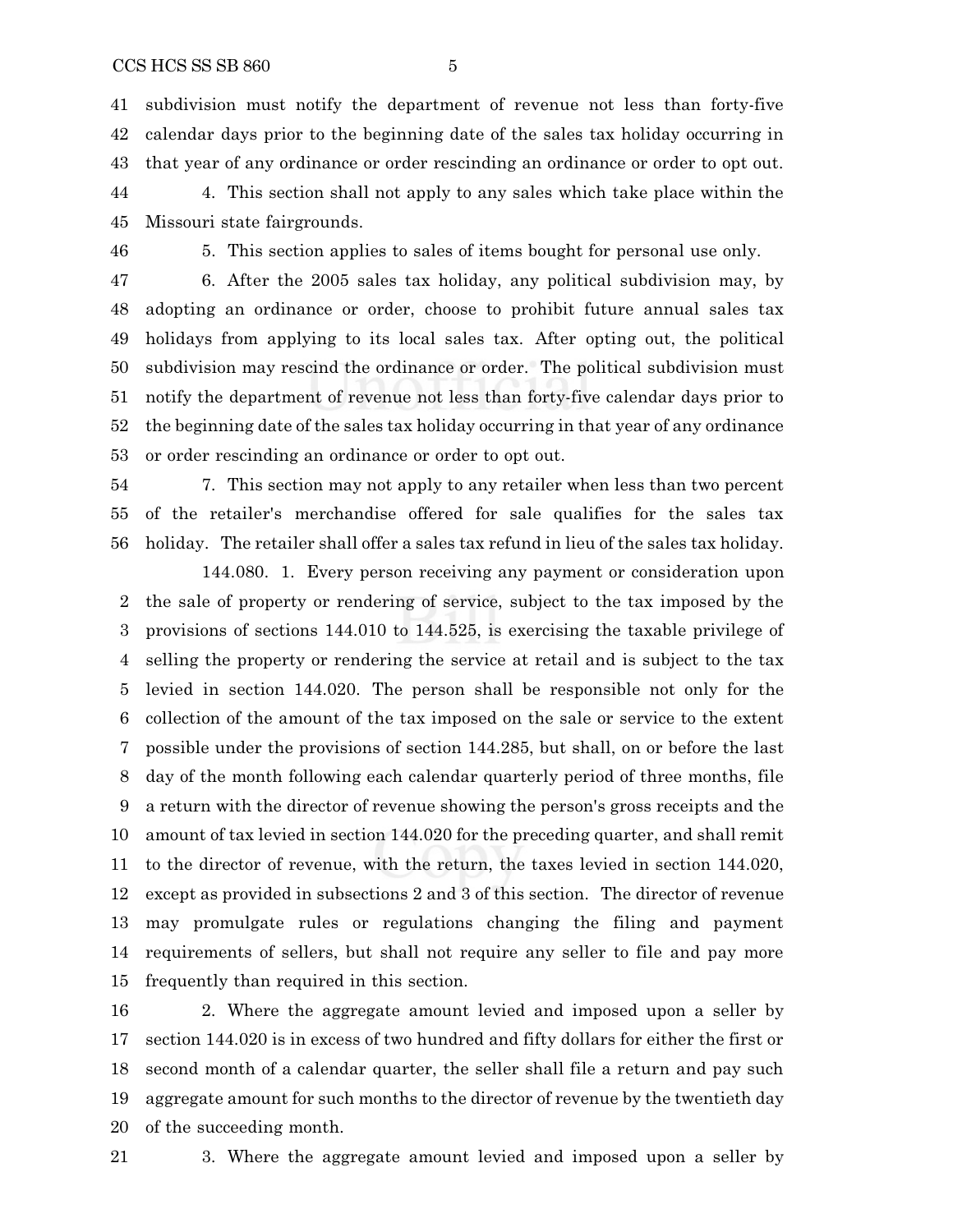section 144.020 is less than forty-five dollars in a calendar quarter, the director of revenue shall by regulation permit the seller to file a return for a calendar year. The return shall be filed and the taxes paid on or before January thirty-first of the succeeding year.

 4. The seller of any property or person rendering any service, subject to the tax imposed by sections 144.010 to 144.525, shall collect the tax from the purchaser of such property or the recipient of the service to the extent possible under the provisions of section 144.285, but the seller's inability to collect any part or all of the tax does not relieve the seller of the obligation to pay to the state the tax imposed by section 144.020; except that the collection of the tax imposed by sections 144.010 to 144.525 on motor vehicles and trailers shall be made as provided in sections 144.070 and 144.440.

 5. **[**It shall be unlawful for**]** Any person **[**to**] may** advertise or hold out or state to the public or to any customer directly **[**or indirectly**]** that the tax or any part thereof imposed by sections 144.010 to 144.525, and required to be collected by the person, will be assumed or absorbed by the person, **[**or that it will not be separately stated and added to the selling price of the**] provided that the amount of tax assumed or absorbed shall be stated on any invoice or receipt for the** property sold or service rendered**[**, or if added, that it or any part thereof will be refunded**]**. Any person violating any of the provisions of this section shall be guilty of a misdemeanor. **This subsection shall not apply to any retailer prohibited from collecting and remitting sales tax under section 66.630.**

144.190. 1. If a tax has been incorrectly computed by reason of a clerical error or mistake on the part of the director of revenue, such fact shall be set forth in the records of the director of revenue, and the amount of the overpayment shall be credited on any taxes then due from the person legally obligated to remit the tax pursuant to sections 144.010 to 144.525, and the balance shall be refunded to the person legally obligated to remit the tax, such person's administrators or executors, as provided for in section 144.200.

 2. If any tax, penalty or interest has been paid more than once, or has been erroneously or illegally collected, or has been erroneously or illegally computed, such sum shall be credited on any taxes then due from the person legally obligated to remit the tax pursuant to sections 144.010 to 144.525, and the balance, with interest as determined by section 32.065, shall be refunded to the person legally obligated to remit the tax, but no such credit or refund shall be allowed unless duplicate copies of a claim for refund are filed within three years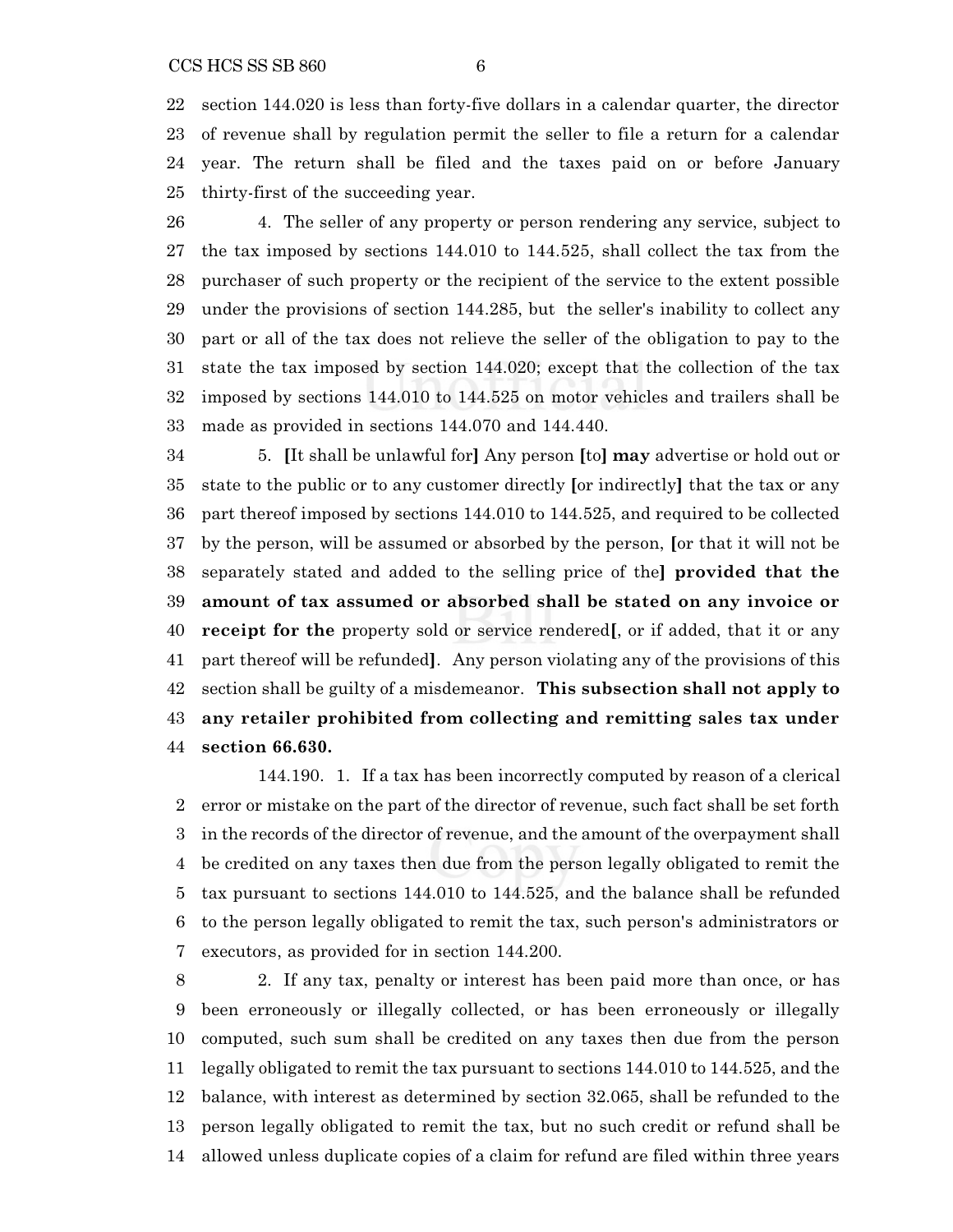from date of overpayment.

 3. Every claim for refund must be in writing and signed by the applicant, and must state the specific grounds upon which the claim is founded. Any refund or any portion thereof which is erroneously made, and any credit or any portion thereof which is erroneously allowed, may be recovered in any action brought by the director of revenue against the person legally obligated to remit the tax. In the event that a tax has been illegally imposed against a person legally obligated to remit the tax, the director of revenue shall authorize the cancellation of the tax upon the **[**director's**] director of revenue's** record.

 4. Notwithstanding the provisions of section 32.057, a purchaser that originally paid sales or use tax to a vendor or seller may submit a refund claim directly to the director of revenue for such sales or use taxes paid to such vendor or seller and remitted to the director **of revenue**, provided no sum shall be refunded more than once, any such claim shall be subject to any offset, defense, or other claim the director **of revenue** otherwise would have against either the purchaser or vendor or seller **if such offset or claim has been assessed under section 144.240 or 144.670 and such assessment is no longer subject to appeal**, and such claim for refund is accompanied by either:

 (1) A notarized assignment of rights statement by the vendor or seller to the purchaser allowing the purchaser to seek the refund on behalf of the vendor or seller. An assignment of rights statement shall contain the Missouri sales or use tax registration number of the vendor or seller, a list of the transactions covered by the assignment, the tax periods and location for which the original sale was reported to the director of revenue by the vendor or seller, and a notarized statement signed by the vendor or seller affirming that the vendor or seller has not received a refund or credit, will not apply for a refund or credit of the tax collected on any transactions covered by the assignment, and authorizes the director **of revenue** to amend the seller's return to reflect the refund; or

 (2) In the event the vendor or seller fails or refuses to provide an assignment of rights statement within sixty days from the date of such purchaser's written request to the vendor or seller, or the purchaser is not able to locate the vendor or seller or the vendor or seller is no longer in business, the purchaser may provide the director **of revenue** a notarized statement confirming the efforts that have been made to obtain an assignment of rights from the vendor or seller. Such statement shall contain a list of the transactions covered by the assignment, the tax periods and location for which the original sale was reported to the director of revenue by the vendor or seller.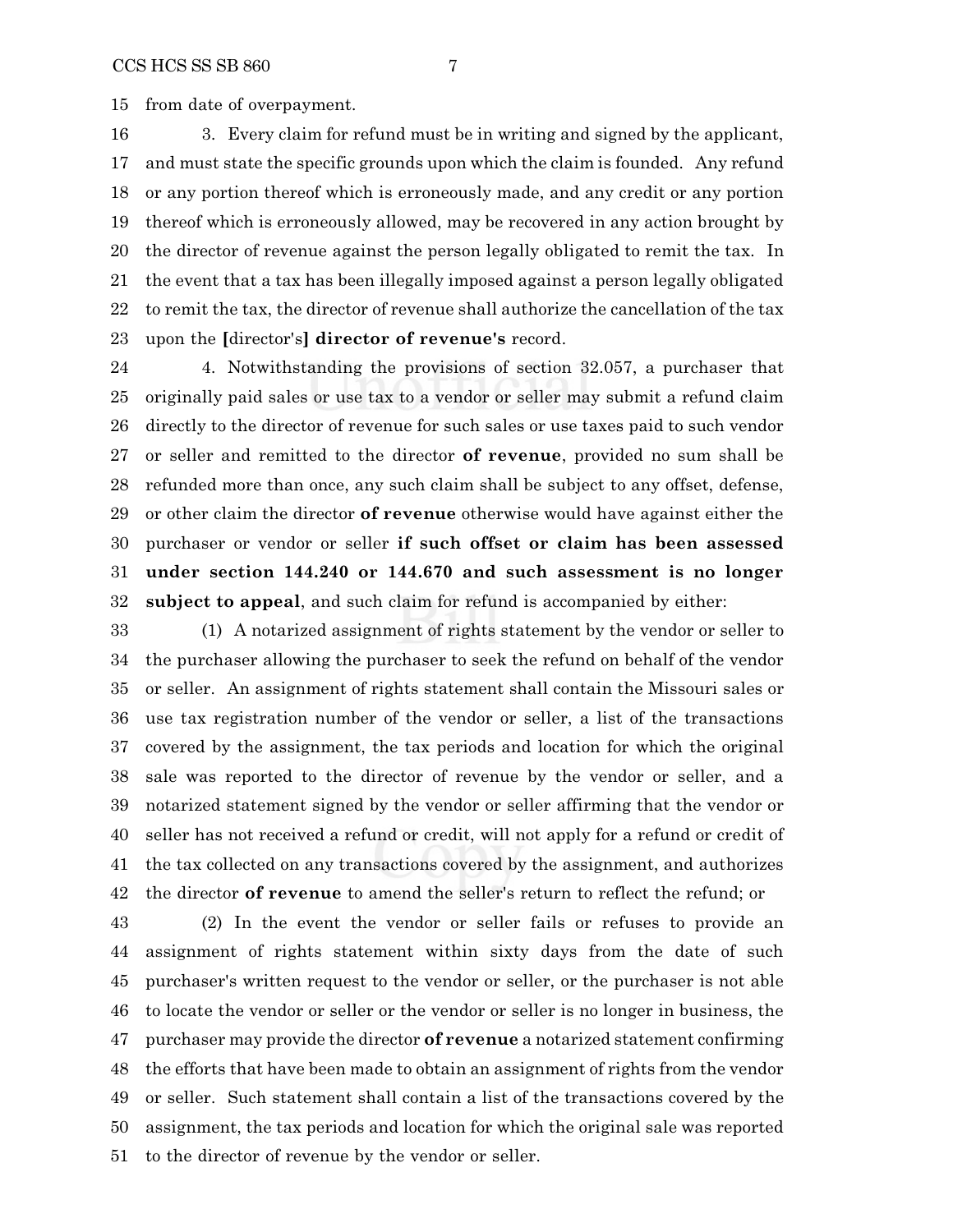The director **of revenue** shall not require such vendor, seller, or purchaser to submit amended returns for refund claims submitted under the provisions of this subsection. Notwithstanding the provisions of section 32.057, if the seller is registered with the director **of revenue** for collection and remittance of sales tax, the director **of revenue** shall notify the seller at the seller's last known address of the claim for refund. If the seller objects to the refund within thirty days of the date of the notice, the director **of revenue** shall not pay the refund. If the seller agrees that the refund is warranted or fails to respond within thirty days, the director **of revenue** may issue the refund and amend the seller's return to reflect the refund. For purposes of section 32.069, the refund claim shall not be considered to have been filed until the seller agrees that the refund is warranted or thirty days after the date the director **of revenue** notified the seller and the seller failed to respond.

 5. Notwithstanding the provisions of section 32.057, when a vendor files a refund claim on behalf of a purchaser and such refund claim is denied by the director **of revenue**, notice of such denial and the reason for the denial shall be sent by the director **of revenue** to the vendor and each purchaser whose name and address is submitted with the refund claim form filed by the vendor. A purchaser shall be entitled to appeal the denial of the refund claim within sixty days of the date such notice of denial is mailed by the director **of revenue** as provided in section 144.261. The provisions of this subsection shall apply to all refund claims filed after August 28, 2012. The provisions of this subsection allowing a purchaser to appeal the **[**director's**] director of revenue's** decision to deny a refund claim shall also apply to any refund claim denied by the director **of revenue** on or after January 1, 2007, if an appeal of the denial of the refund claim is filed by the purchaser no later than September 28, 2012, and if such claim is based solely on the issue of the exemption of the electronic transmission or delivery of computer software.

 6. Notwithstanding the provisions of this section, the director of revenue shall authorize direct-pay agreements to purchasers which have annual purchases in excess of seven hundred fifty thousand dollars pursuant to rules and regulations adopted by the director of revenue. For the purposes of such direct-pay agreements, the taxes authorized pursuant to chapters 66, 67, 70, 92, 94, 162, 190, 238, 321, and 644 shall be remitted based upon the location of the place of business of the purchaser.

 7. Special rules applicable to error corrections requested by customers of mobile telecommunications service are as follows: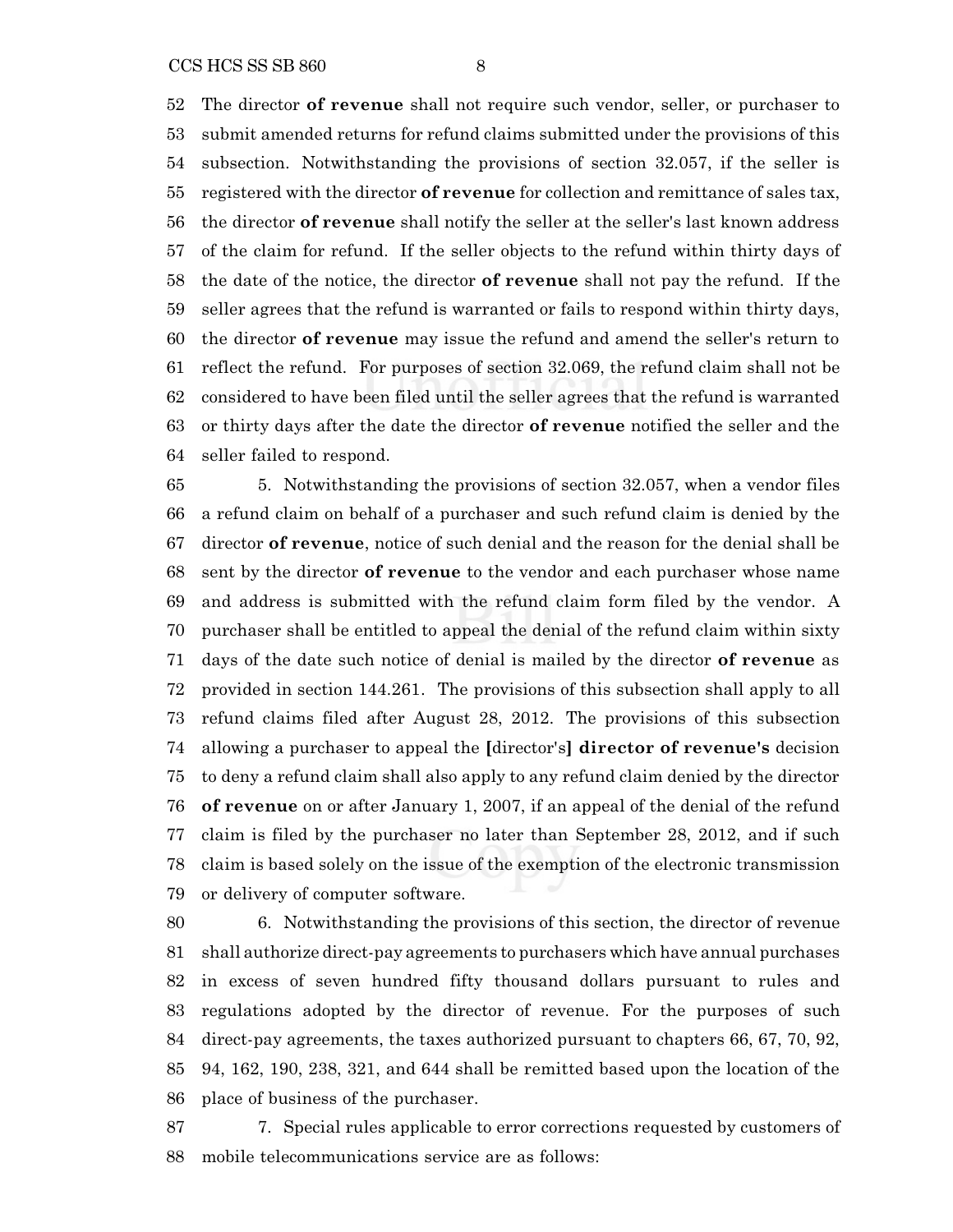(1) For purposes of this subsection, the terms "customer", "home service provider", "place of primary use", "electronic database", and "enhanced zip code" shall have the same meanings as defined in the Mobile Telecommunications Sourcing Act incorporated by reference in section 144.013;

 (2) Notwithstanding the provisions of this section, if a customer of mobile telecommunications services believes that the amount of tax, the assignment of place of primary use or the taxing jurisdiction included on a billing is erroneous, the customer shall notify the home service provider, in writing, within three years from the date of the billing statement. The customer shall include in such written notification the street address for the customer's place of primary use, the account name and number for which the customer seeks a correction of the tax assignment, a description of the error asserted by the customer and any other information the home service provider reasonably requires to process the request;

 (3) Within sixty days of receiving the customer's notice, the home service provider shall review its records and the electronic database or enhanced zip code to determine the customer's correct taxing jurisdiction. If the home service provider determines that the review shows that the amount of tax, assignment of place of primary use or taxing jurisdiction is in error, the home service provider shall correct the error and, at its election, either refund or credit the amount of tax erroneously collected to the customer for a period of up to three years from the last day of the home service provider's sixty-day review period. If the home service provider determines that the review shows that the amount of tax, the assignment of place of primary use or the taxing jurisdiction is correct, the home service provider shall provide a written explanation of its determination to the customer.

 8. For all refund claims submitted to the department of revenue on or after September 1, 2003, notwithstanding any provision of this section to the contrary, if a person legally obligated to remit the tax levied pursuant to sections 144.010 to 144.525 has received a refund of such taxes for a specific issue and submits a subsequent claim for refund of such taxes on the same issue for a tax period beginning on or after the date the original refund check issued to such person, no refund shall be allowed. This subsection shall not apply and a refund shall be allowed if **the refund claim is filed by a purchaser under the provisions of subsection 4 of this section, the refund claim is for use tax remitted by the purchaser, or** an additional refund claim is filed **by a person legally obligated to remit the tax** due to any of the following:

(1) Receipt of additional information or an exemption certificate from the